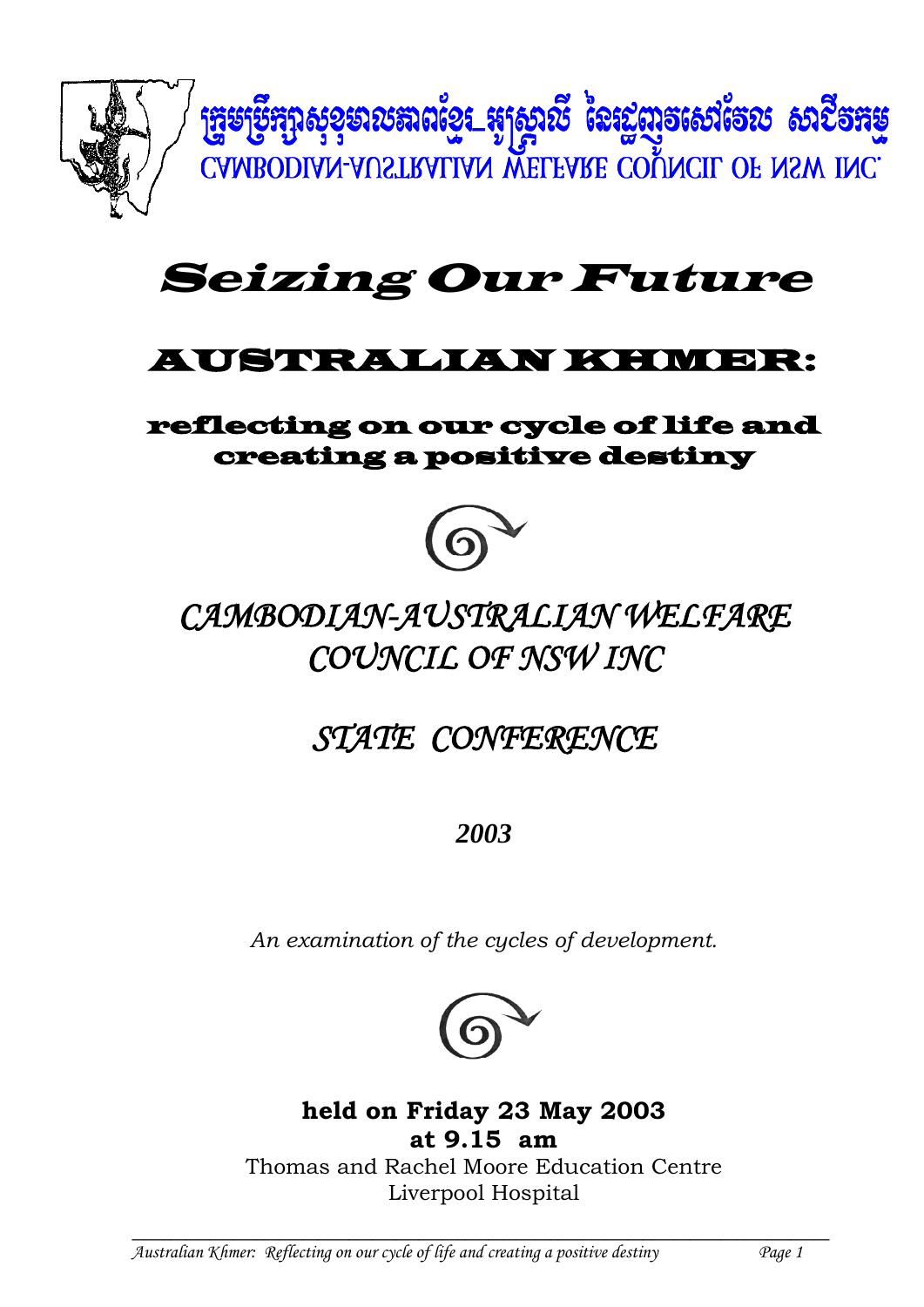**Cambodian-Australian Welfare Council of NSW Inc wishes to acknowledge the hard work of the committee, presenters and all those involved in organising the conference and who gave their time and energies on the day, thus enabling this conference to take place. We also wish to thank the Department of Immigration and Multicultural Affairs for providing the funding, through the Community Settlement Services Scheme and Ms Phanna Pao who is the conference organiser and our CSSS funded worker.**

## *Board of Directors*

| President                                            | Mr Chong-Hean Ang    |  |
|------------------------------------------------------|----------------------|--|
| Vice-President                                       | Mrs Tek Heang Ya     |  |
| Director of Finance                                  | Mr Lachlan Erskine   |  |
| Assistant Director of Finance                        | Mr Huy Meng Chhay    |  |
| Director of Human Resources                          | Ms Nola Randall-Mohk |  |
| Assistant Director of Human Resources                | Ms Dany Ya           |  |
| Director of Public Relations & Fundraising           | Ms Ravy Heng         |  |
| Assistant Director of Public Relations & Fundraising | Mr Srymarine Huot    |  |
| Director of Community Relations                      | Mr Soour Hai Gov     |  |
| Assistant Director of Community Relations            | Ms Seak Heng         |  |

## *Staff*

| <b>CSSS Worker</b>               | Ms Phanna Pao    |
|----------------------------------|------------------|
| Outworker Liaison Worker         | Ms Sokhem Benson |
| Khmer Drug Education Worker      | Mr Pich Oum      |
| Volunteer – with women's network | Ms Sarim Chey    |

### *Conference Sub-Committee*

Mr Chong-Hean Ang Ms Ravy Heng Ms Marlene Henry Ms Phanna Pao Ms Nola Randall-Mohk Ms Diana Giese

This document has been collated and edited by Nola Randall-Mohk and Phanna Pao.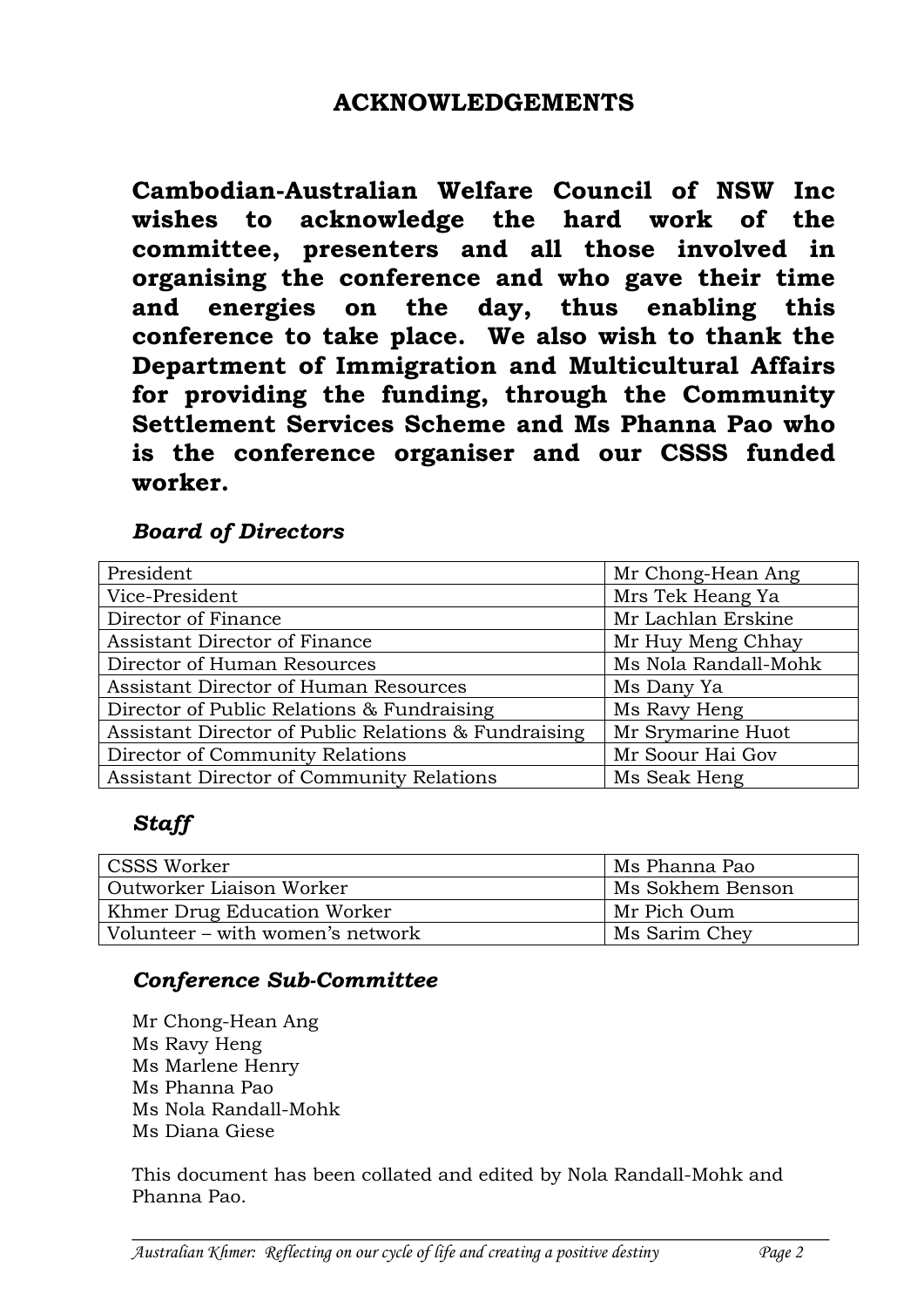## **PROGRAMME**

| 9.15 am            | Registration                                                                                                                                                                                   |
|--------------------|------------------------------------------------------------------------------------------------------------------------------------------------------------------------------------------------|
| 9.45 am            | Ms Diana Giese - MC<br><b>Welcome</b> – $Mr$ Chong-Hean Ang,<br>Chairperson                                                                                                                    |
| 9.55 am            | <b>Aboriginal Welcome</b> - Mr Merv Donovan,<br>Gumbaingerr Aboriginal Nation                                                                                                                  |
| 10.00 am           | <b>Keynote Address</b><br>"Putting the Heart Back into the Cambodian<br>People"<br>Professor Maurice Eisenbruch<br>Director, Centre for Multicultural Health,<br>University of New South Wales |
| $10.20$ am         | "Khmer kids: Youth of today, leaders of<br>tomorrow"<br>Ms Elisabeth Pickering<br>School Counsellor / Psychologist,<br>Department of Education                                                 |
| 10.40 am           | "Can We Make a Change?"<br><b>Ms Muntha Crowe</b><br>Khmer Service, Radio Australia, ABC.                                                                                                      |
| 11.00 am           | <b>Question time</b>                                                                                                                                                                           |
|                    | 11.20 am Morning Tea                                                                                                                                                                           |
|                    | 11.30 am <b>Performance</b><br>Mr Soth Tek<br>Cambodian Traditional Musician                                                                                                                   |
| 11.50 am           | "Would you believe facing reality"<br>Mr Kerry Murphy<br><b>Associate Solicitor</b><br>Craddock Murray Neumann                                                                                 |
| $12.10 \text{ pm}$ | "Developing Communities, Developing Needs"                                                                                                                                                     |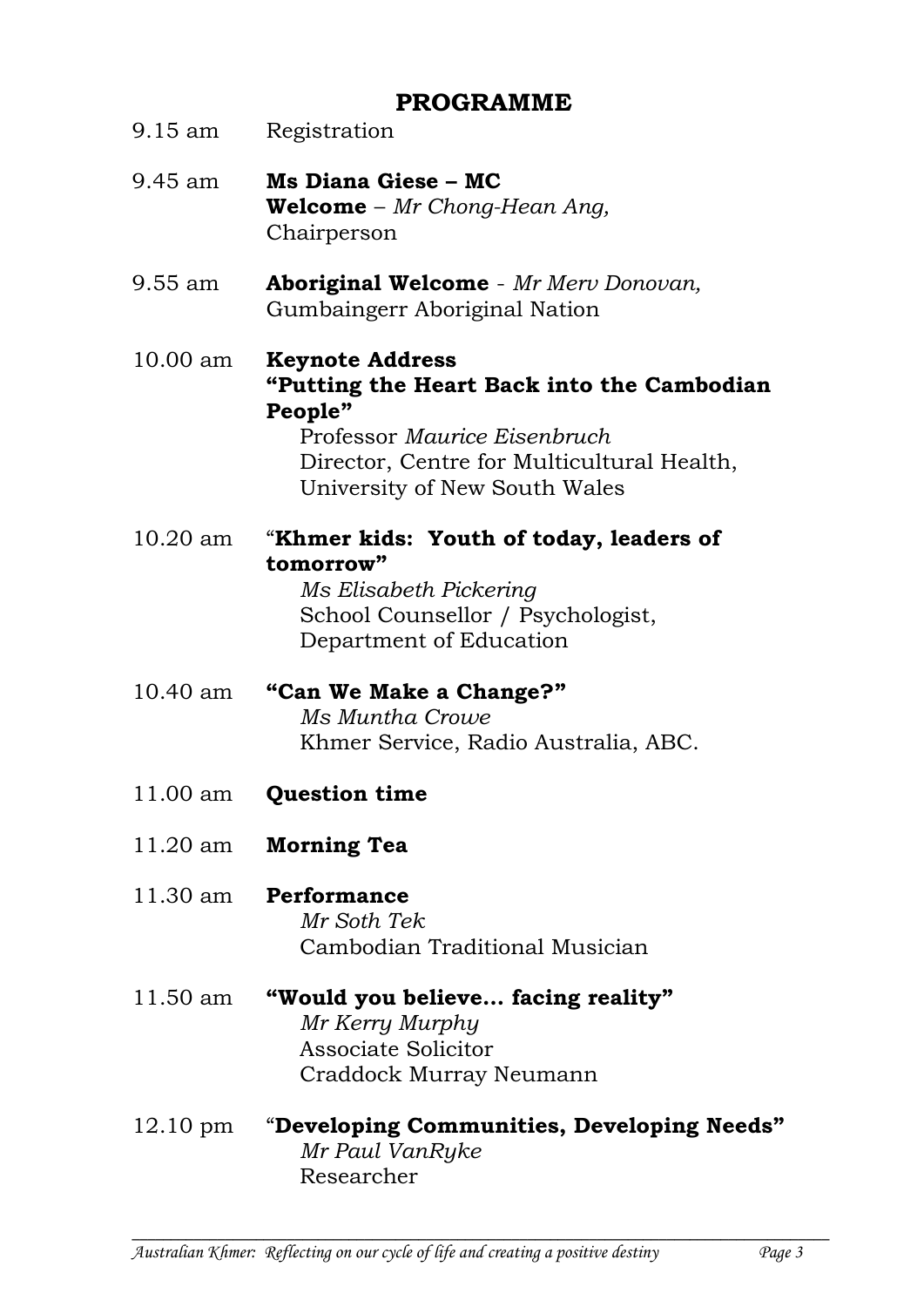## 12.30 pm **Questions**

### 12.45 pm **Lunch - Cambodian**

*Newam Trosok (Cucumber Salad) Mee soouh sut mwun (bean thread salad with chicken) Mee Bomporng (Vegetarian noodles with torfu, tomato, mixed sauce) Sweet biscuits and fruit Tea and coffee*

## 1.30 pm **"Bringing Back the Angkor Spirit"**

*Mr Chong-Hean Ang* Senior Manager of South Western Sydney Region UnitingCare Burnside

## 1.50 pm **"Spot the Leader"**

What does the Khmer community recognise as leadership?" *Ms Marlene Henry* Multicultural Acess Project Worker Fairfield City Council and *Ms Nola Randall-Mohk* Outreach & International Student Co-ordinator Granville College of TAFE

- 2.10 pm **Questions**
- 2.30 pm **Afternoon Tea**

2.50 pm **Panel Discussion – Chaired by Di Murray Acting Institute Director, SWS Institute of TAFE** *Dept of Industrial Relations –* The NSW Government Behind the Label Strategy: Helping Cambodian clothing sweatshop & home based workers find a more balanced life and positive future"

> *Dr Eileen Pittaway* Research on Khmer Elderly

*Dr Thel Thong* (Creating a positive future by ways of understanding life and the process of Karma)

3.30 pm **Collect Issue Cards** *(Participants to note three main issues arising from today)* 3.40 pm **Vote of Thanks** 3.50 pm **Close**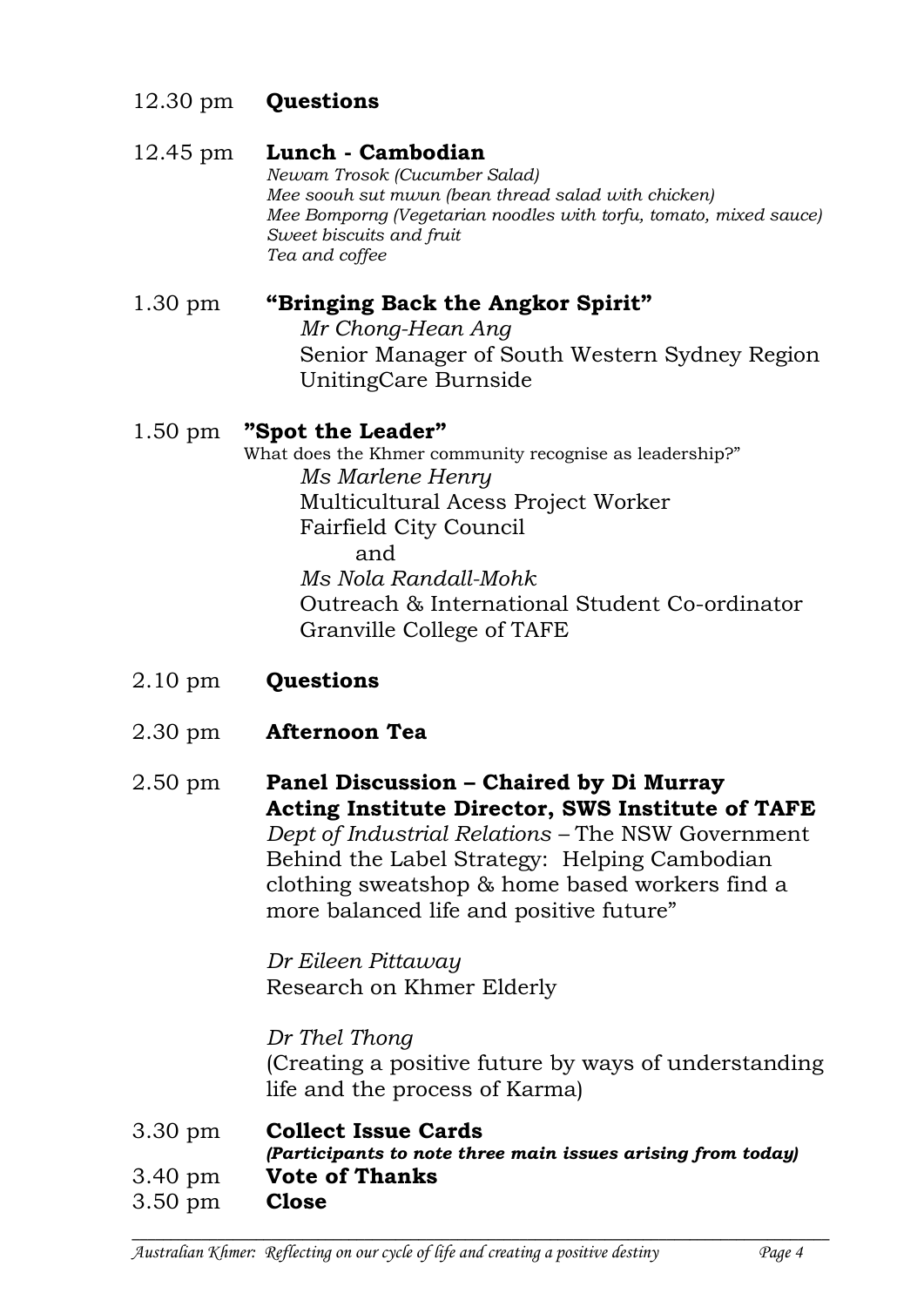## *CAMBODIAN-AUSTRALIAN WELFARE COUNCIL OF NSW INC*

## *STATE CONFERENCE 2003*

## **BIO DATA**

**Chong-Hean Ang,**his wife and two children came to Sydney in mid-1983. In Australia, he has obtained a Master in Social Administration from UWS and a post- graduate qualification from the Australian Graduate School of Management – the Consortium of Sydney and NSW Universities. Currently, Chong-Hean is the Senior Manager of South West Sydney Region for UnitingCare Burnside, a large and leading agency in child protection, residential care and family support in NSW. He is also presently leading the Cambodian-Australian Welfare Council of NSW Inc as its President. In a capacity as a board member, Chong-Hean advises a number of government and community based organisations on management and cross-cultural issues. He has been recently engaged by Sydney University to be an adviser on a United nations project in Cambodia on a development of a legal system dealing with juvenile delinquency. He is passionate about change management, teamwork and he is an active advocate for diversity in workplace and society.

**Ms Muntha Crowe** arrived in Australia on a scholarship in December 1970. I became a secondary teacher. Later, I taught Khmer in the first language maintenance program in a primary school in Melbourne for nearly eight years.

I have been involved in Khmer community work in Melbourne in different capacities at different times since 1976.

From 1992 I have worked as a broadcaster at Khmer Service, Radio Australia, ABC.

**Mr Merv Donovan** is from the North Coast of NSW and is a member of the Gumbaingerr Aboriginal Nation. He has a long experience in dealing with Aboriginal communities on a professional working level and at a social level of "growing up" and living in an Aboriginal community.

Since 1993 Merv has worked in Aboriginal Programs in TAFE NSW and currently holds the position of Aboriginal Development Manager in South Western Sydney Institute of TAFE.

**Professor Maurice Eisenbruch** is Professor of Multicultural Health at the University of New South Wales and Director of the Centre for Multicultural Health.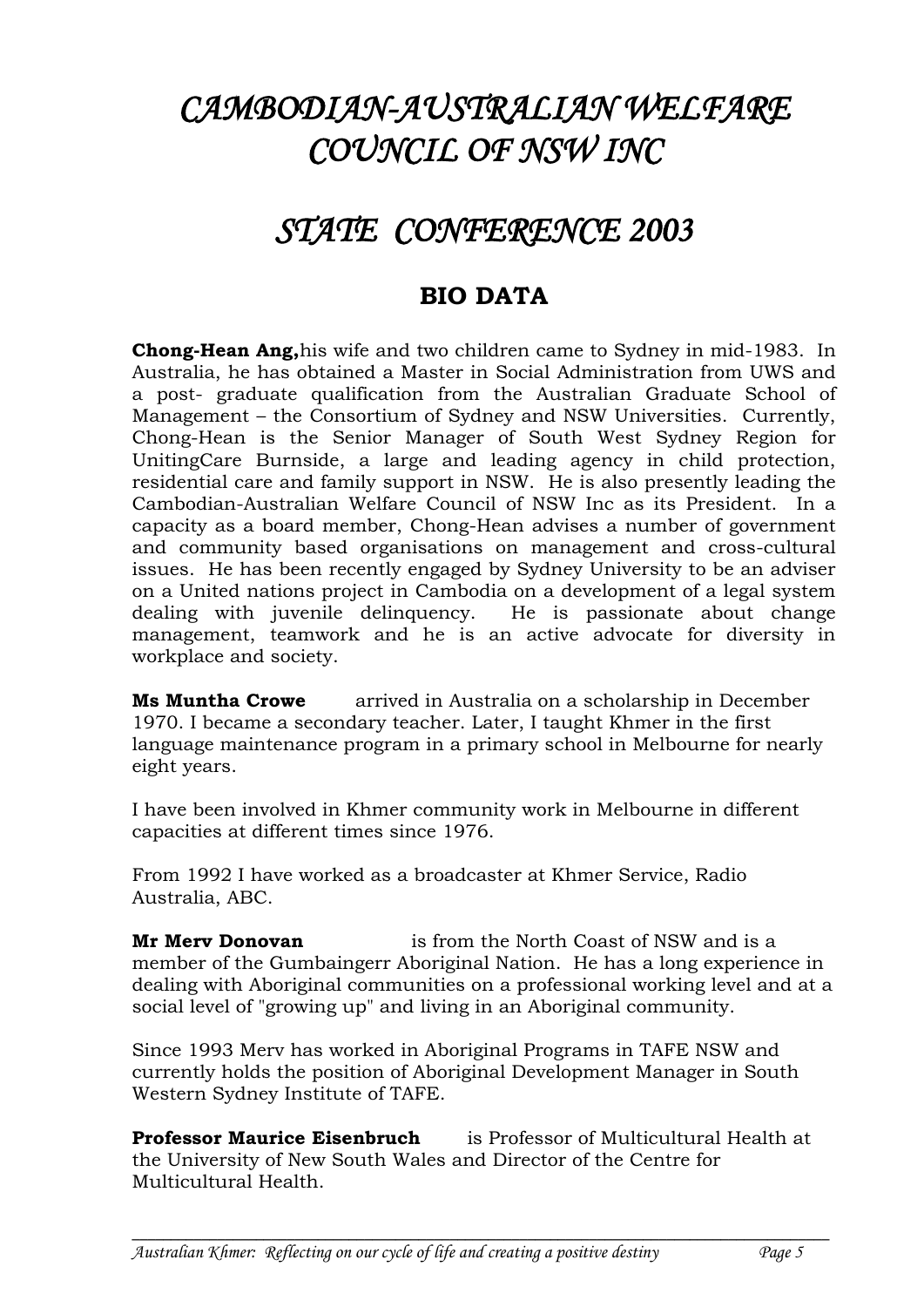During the early 1980s, he worked at the University of Cambridge and then at Harvard Medical School, where he carried out research with the Cambodian community, especially with unaccompanied minors. During the 1990s, he moved to teach at the University of Paris. He led a research operation at CNRS (National Centre for Scientific Research) in Paris. He was also Director of Studies (Associé) at the School of Advanced Studies in Social Sciences in Paris.

Fourteen years ago, he started working in the then Peoples Republic of Kampuchea on cultural issues in mental health, women's and children's health, and HIV/AIDS and malaria. He and his assistants have worked with more than 1,200 traditional healers in hundreds of villages around the countryside. He was Honorary Professor of Clinical Psychology and Anthropology at the Royal Phnom Penh University, and Counsellor, Institut Bouddhique. He has held consultancies in Cambodia with WHO, European Union, UNESCO and UNFPA. Eisenbruch returned to Australia 1999.

**Ms Diana Giese** organises programs across communities for libraries and museums, at federal, state and local level. Since 1992, she has co-ordinated oral history projects for the National Library of Australia, including *The Khmer Community in Australia* (see [www.nla.gov.au\)](http://www.nla.gov.au/). Products of her work include the books *Astronauts, Lost Souls and Dragons* (University of Queensland Press, 1997) and *Beyond Chinatown* (National Library, 1995), ABC radio programs, videos, CDs, archives and exhibitions.

**Ms Ravy Heng** had commenced studies in medicine prior to 1975 but had to abandon this when the Khmer Rouge took power. She arrived in Australia in 1980, and studied first Accountancy at TAFE, then transferred to and completed the Welfare Certificate in 1985. She worked as an Ethnic Teachers' Aid to support herself while studying part-time. Upon the completion of the Welfare course, she obtained work in the Department of Health as an Ethnic Health Worker. This required her to do further study and she completed the Certificate of Counselling in 1986. She continues to work at the South Western Sydney Area Health Service located at Fairfield Community Health Service. She is currently undertaking a qualification in Adult Education at UTS.

**Marlene Henry** is the Community-Project Officer - Multicultural and Indigenous at Fairfield City Council. She holds a Bachelor of Social Science degree from the University of New South Wales, majoring in Sociology, and has completed a Postgraduate Certificate in Social Change and Development at the University of Newcastle. Marlene has worked in research for 2 years, and policy and community development for 6 years.

**Ms Carol Hines** - is a Project Officer with the NSW Government's Behind the Label Strategy, which aims to address the issue of exploitation of factory and home based clothing workers in NSW. She holds a Bachelor of Arts Degree in Professional Writing (Journalism), Graduate Certificate in Public Relations, Graduate Diploma in Communication Management (majoring in Cross-Cultural and Organisational Communication) and Certificate IV in Assessment and Workplace Training. Carol has more than 18 years' experience in communication-based positions at work including journalism,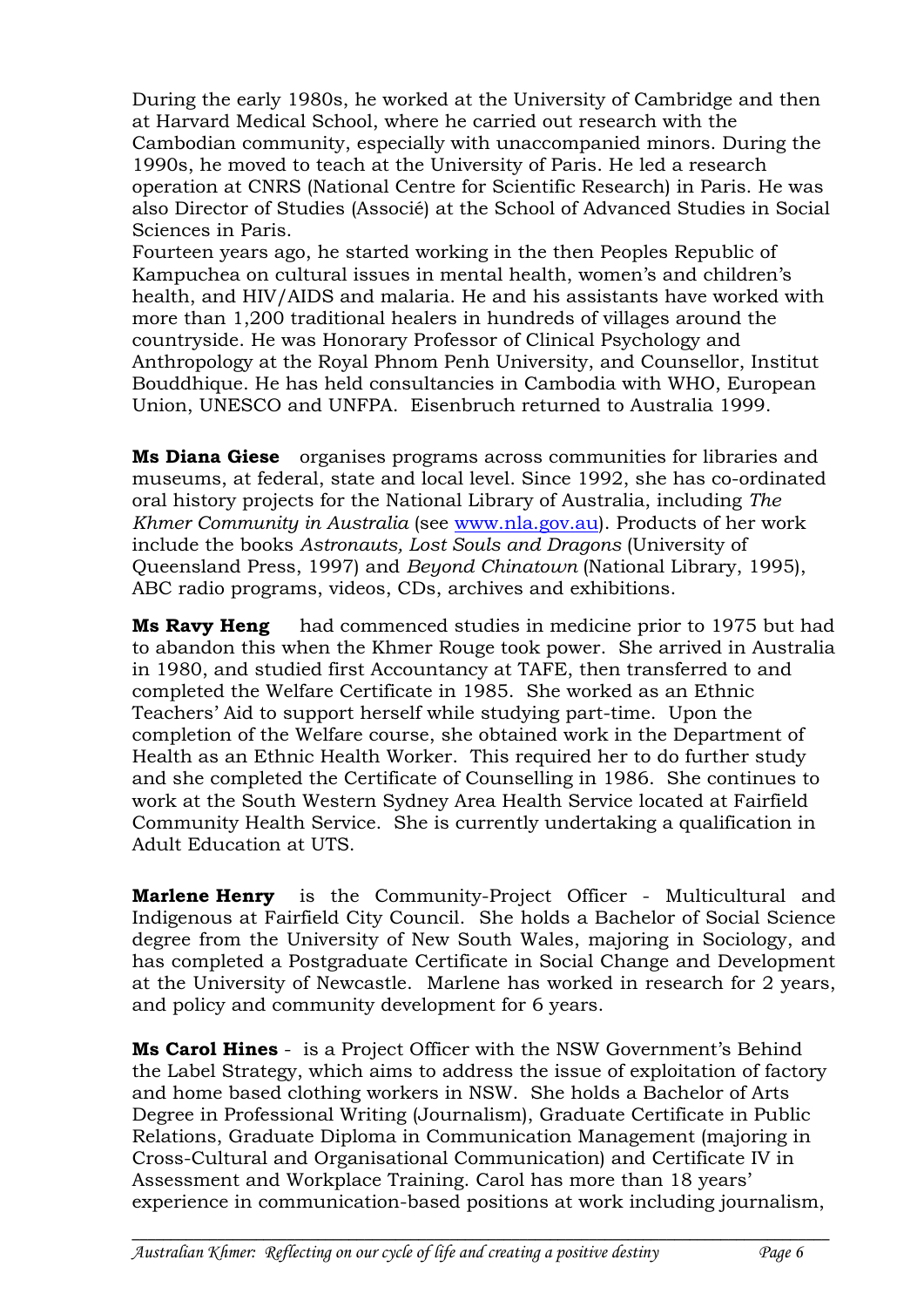public relations, teaching and research. In the early 90's she spent three years in rural Japan, teaching English in government high schools and presenting interactive English teaching workshops and cross cultural communication seminars for the Akita Prefectural Board of Education. Upon her return to Australia, Carol taught ESL short courses at Monash University in Victoria to students from Indonesia, Thailand, China, Japan, Taiwan, Hong Kong, Hungary and Korea. She relocated to Sydney in 1996 and joined the public sector, working as a trainer and project officer for WorkCover NSW for six years before joining the Office of Industrial Relations' Behind the Label Strategy Team. Carol's post-graduate work at UTS included research assignments into communication issues for Vietnamese refugees. She is passionate about addressing the needs of people from other cultures who settle in Australia and has a special interest in the communication, access and equity issues of people from non-native English speaking backgrounds.

**Mr Kerry Murphy** is an Associate solicitor with the Sydney Law firm of Craddock Murray Neumann.

For a short time he worked for the Department of Immigration and then coordinated the Australian Office of the Jesuit Refugee Service. He has completed a Master of Arts in Medieval Studies and a Master of International Social Development.

He maintains an immigration and refugee practice, at all stages of the process. This includes cases at primary stage, merits review, Ministerial applications, Federal Court and High Court. Most other areas of his practice are migration related including character appeals in the Administrative Appeals Tribunal.

He lectures in immigration and refugee law at UNSW, UTS and for the Immigration Advice and Rights Centre training courses. He writes on immigration, refugee and human rights issues for various publications.

He is also a qualified cricket umpire.

**Ms Phanna Pao** is the DIMIA funded CSSS worker with CAWC who is responsible for organising the Conference.

From 1994 to July 1995, she worked as a welfare worker with Burnside Khmer family program. From July 1995 to November 1997, she worked with the Khmer Community of NSW Inc. as a Grant In Aid worker. Following this, she worked with ANGLICARE as the JPET co-ordinator.

She graduated with a Bachelor of Arts and a Masters in Social Administration from the University of Western Sydney Macarthur.

She has previously been involved with major projects including the Cambodian Women's Support Committee, Khmer Health Project, Beyond Survival Reclaiming Culture, Living in Harmony Project, and Khmer Child Protection Interest Group.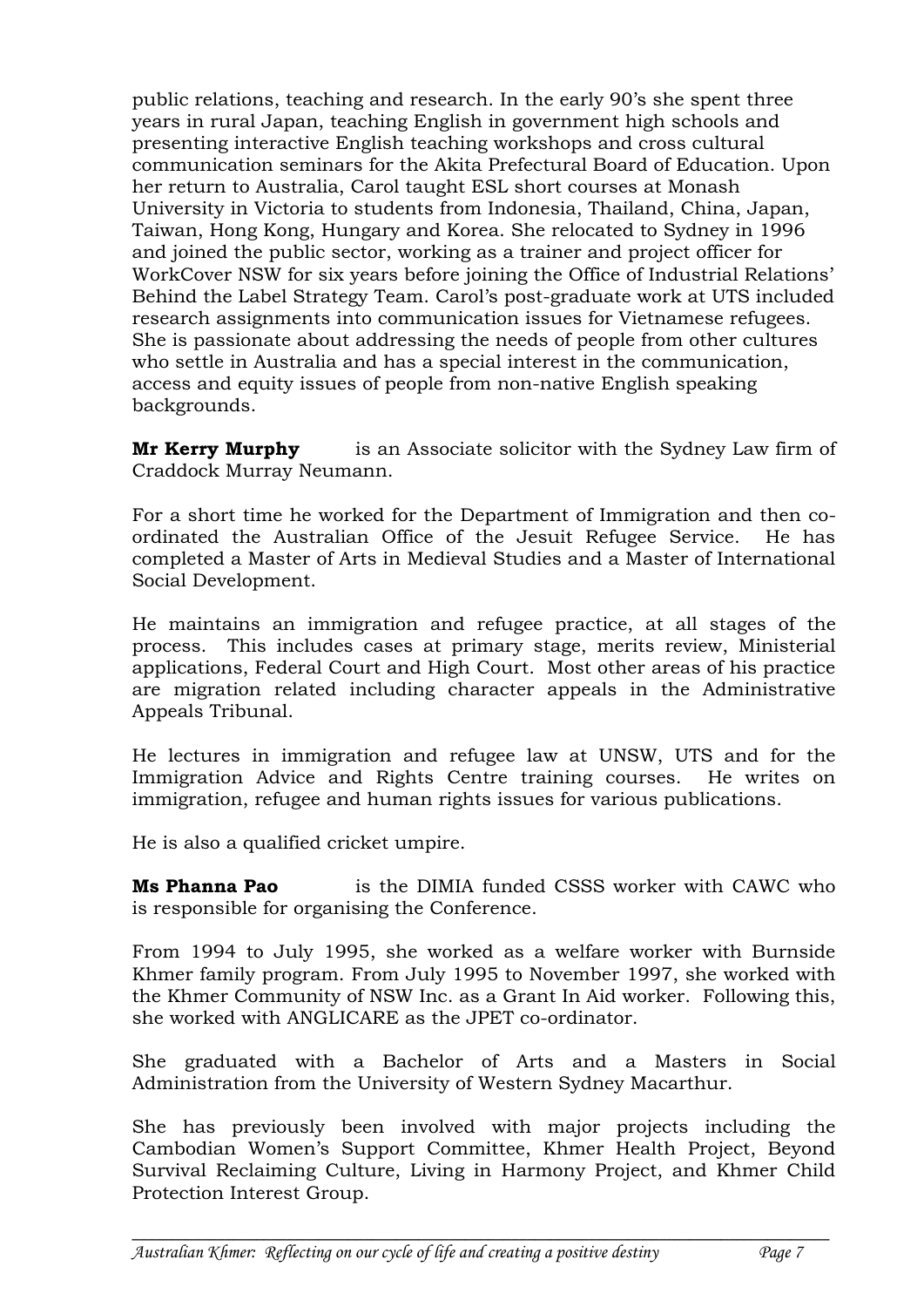**Ms Elisabeth Pickering** is a School Counsellor/ Psychologist. She has been working with migrant and refugee students and their families for over 30 years. She is currently a School Counsellor at Cabramatta High School Intensive English Centre and Cabramatta Primary School, and working on a refugee project for the Fairfield District of the Department of Education and Training.

She has been involved in the development of a number of initiatives with the Department and community service providers to assist refugee and migrant students, including a Settling In program to support newly arrived young people. She has been involved in helping establish parent groups as part of a Families in Cultural Transition (FICT) program, which is designed to foster the successful settlement of students and their families.

She has a special interest in dealing with grief and trauma, the process of resettlement, cross-cultural counselling and assessment, and issues of access and equity for refugee and migrant youth.

**Dr Eileen Pittaway** is the Director of the Centre of Refugee Research University of New South Wales, Sydney Australia, and a member of the Asian Women's Human Rights Council. She has been working in the field of refugee policy for twenty-five years, focusing mainly on the needs of refugee women and their children. She represented one of the international non government organisations who successfully lobbied at the United Nations for recognition of rape in conflict situations as a war crime. In 2001 she was received an award form the Human Rights and Equal Opportunity Commission for her work with refugee women and children. Her research interests include the relationship between civil society and the United Nations. She is currently working on a major international research project examining the response of the International community to the sexual and gender based violence experienced by the majority of refugee women and many children, with a particular focus on the "Women at Risk" Program in Kenya and on the Thai Burma border. She is also conducting research into effective models of intervention with refugee families who are experiencing high levels of domestic and family violence.

**Ms Nola Randall-Mohk** is an Outreach Co-ordinator at Granville College of TAFE and co-ordinates educational programmes in the local community and is responsible for International Students who study at Granville. She is an experienced ESOL teacher.

She completed her Bachelor of Arts in Education at Trinity College in Deerfield, Illinois, U.S.A. And then worked briefly in Bangladesh. Upon her return to Australia, she completed a Post Graduate Diploma in TESOL (Teaching English to Speakers of Other Languages).

Through her involvement in teaching at TAFE in 1982 on vocationally oriented programmes for ethnic specific groups, she became involved in the Khmer community. Since then, she has been extensively involved with many Khmer organisations in Sydney. Nola first travelled to Cambodia in 1987. Subsequently, twice a year, she acted as escort for groups of Khmer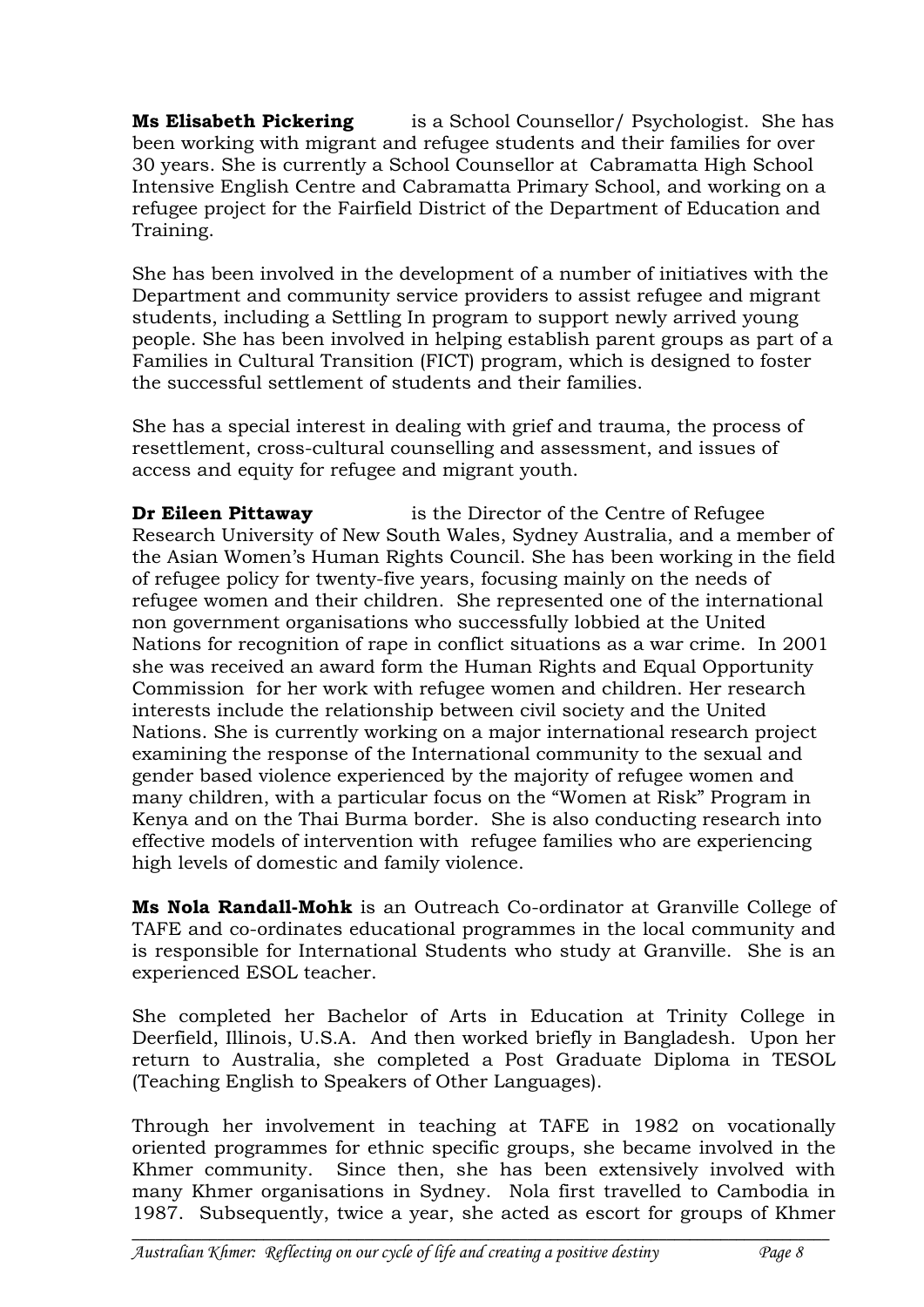returning to visit their families until 1992 when the United Nations began setting up elections in Cambodia. In 1993, Nola took leave without pay from TAFE, and moved to Phnom Penh for three years where she taught English at the Australian Centre for Education.

In 1996, Nola returned to work at Granville TAFE, and in 1997 undertook a further qualification, Master of Arts in Language and Literacy. Today she is going to make observations about her experiences regarding leadership within the community.

**Mr Soth Tek** is a Cambodian Traditional Musician. He plays the Cambodian Tror Sauw. He was born in Takeo Province. He began playing the traditional instruments in 1979 in the Thai Camp. He arrived in Australia in 1988 and he has performed at various functions with other traditional musicians here.

**Dr Thong Thel** came to Australia as a Columbo plan student. He is now a retired high school teacher of languages (ESL/French). Before his retirement, he worked as a LOTE Multicultural Consultant at the South Eastern Metropolitan Regional Office of the Victorian ministry of Education.

He earned his BA from the University of Phnom Penh, and he was a high school teacher in Cambodia. He has the following degrees from Monash; Dip. Ed. in Education, MA in Linguistics, and PhD in Education. He obtained his Graduate Teacher-Librarianship from Melbourne College of Advanced Education.

He is an advisor to the National Language Institute of Cambodia, and a member of the Royal Academy of Cambodia where has taught and supervised Master Programmes in Linguistics and Education since 2001.

**Mr Paul Van Ryke** – is currently working on a report to update the client profile and needs analysis of Khmer and other Cambodian born ethnic groups (Khmer, Rural Khmer, Khmer Krom, Khmer Chinese, Khmer Korla, Khmer Leur, Khmer Cham, Thai Dam, Kuy, Pnong and other such groups as are shown to be living in NSW). He has a consultancy service which offers a range of workshops that can be adapted to suit the needs of business, government and non-government organisations. These include Strategic Planning, organisational and service evaluation, policy development, understanding and conducting services related research, getting the most out of media and effective writing and oral presentation. Paul also evaluates services and advises on changes for better service delivery.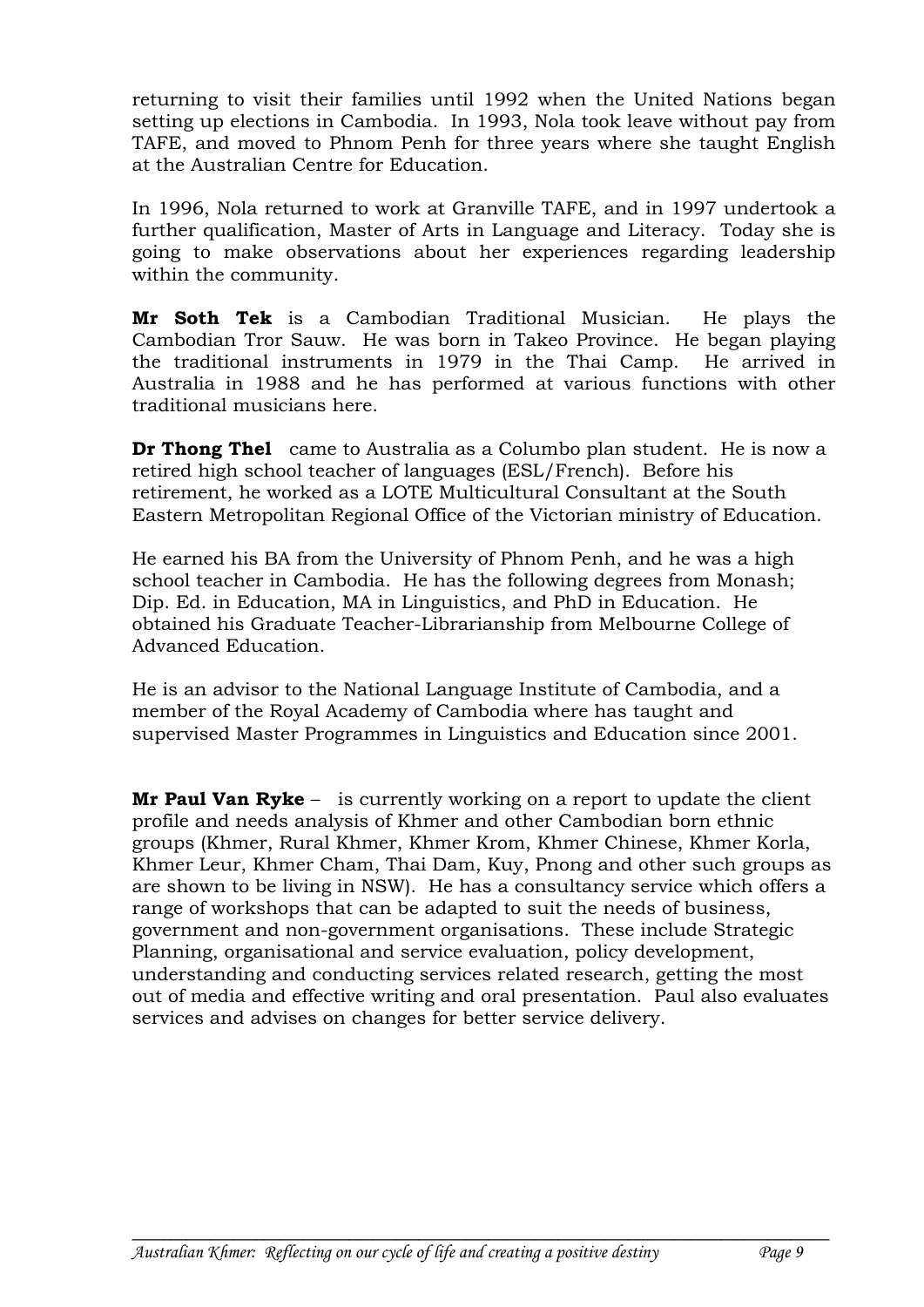# *CAMBODIAN-AUSTRALIAN WELFARE COUNCIL OF NSW INC*

## *STATE CONFERENCE 2003*

## **ABSTRACTS**

#### **Mr Chong-Hean Ang "Bringing Back the Angkor Spirit"**

This presentation aims to overview how Cambodia's war-torn situation and leadership style affect the Khmer people's mentality.

Unfolding his own personal experience through Sihanouk, Lon Nol, Pol Pot, Heng Samrin and Hun Sen regimes, as well as his leading of and dealing with the Khmer community in NSW, the presenter will reveal some characteristics of the Khmer traditions and culture that have become major barriers preventing these people, the community and the country from moving forwards to be part of the mainstream system. How may the Khmer people and their community move forward from their current situation? Some recommendations and strategies will be suggested from a contemporary management and leadership perspective.

#### **Ms Muntha Crowe "Can We Make a Change?"**

After a long period of observation, I have seen that the quality of leadership of the older generation within the Khmer community in Melbourne (or perhaps in Australia) has been affected by the lack of communication skills, attitudes of the community members and the traditions of Khmer social skills.

As well, the seemingly "inferiority complex" of individuals greatly hinders certain developments within the community.

In my paper I will try to examine how these factors are woven together to set back some progress within the community.

#### **Department of Industrial Relations "The NSW Government Behind the Label Strategy: Helping Cambodian Clothing sweatshop & home based workers find a more balanced life and positive future"**

This paper outlines how, with the help of the community workers at the Cambodian-Australian Welfare Council of NSW, outworkers can learn more about the Strategy including recent changes to the clothing industry that affect them and, in particular, find out how to claim unpaid wages and entitlements and how to access the Vocational Education and Training opportunities that are offered. Behind the Label offers education and retraining programs such as English language classes, clothing production certificate programs and courses in other areas of work such as Child Care

**\_\_\_\_\_\_\_\_\_\_\_\_\_\_\_\_\_\_\_\_\_\_\_\_\_\_\_\_\_\_\_\_\_\_\_\_\_\_\_\_\_\_\_\_\_\_\_\_\_\_\_\_\_\_\_\_\_\_\_\_\_\_\_\_\_\_\_\_\_\_\_\_\_\_\_\_\_\_\_\_\_\_\_\_\_\_\_\_\_\_**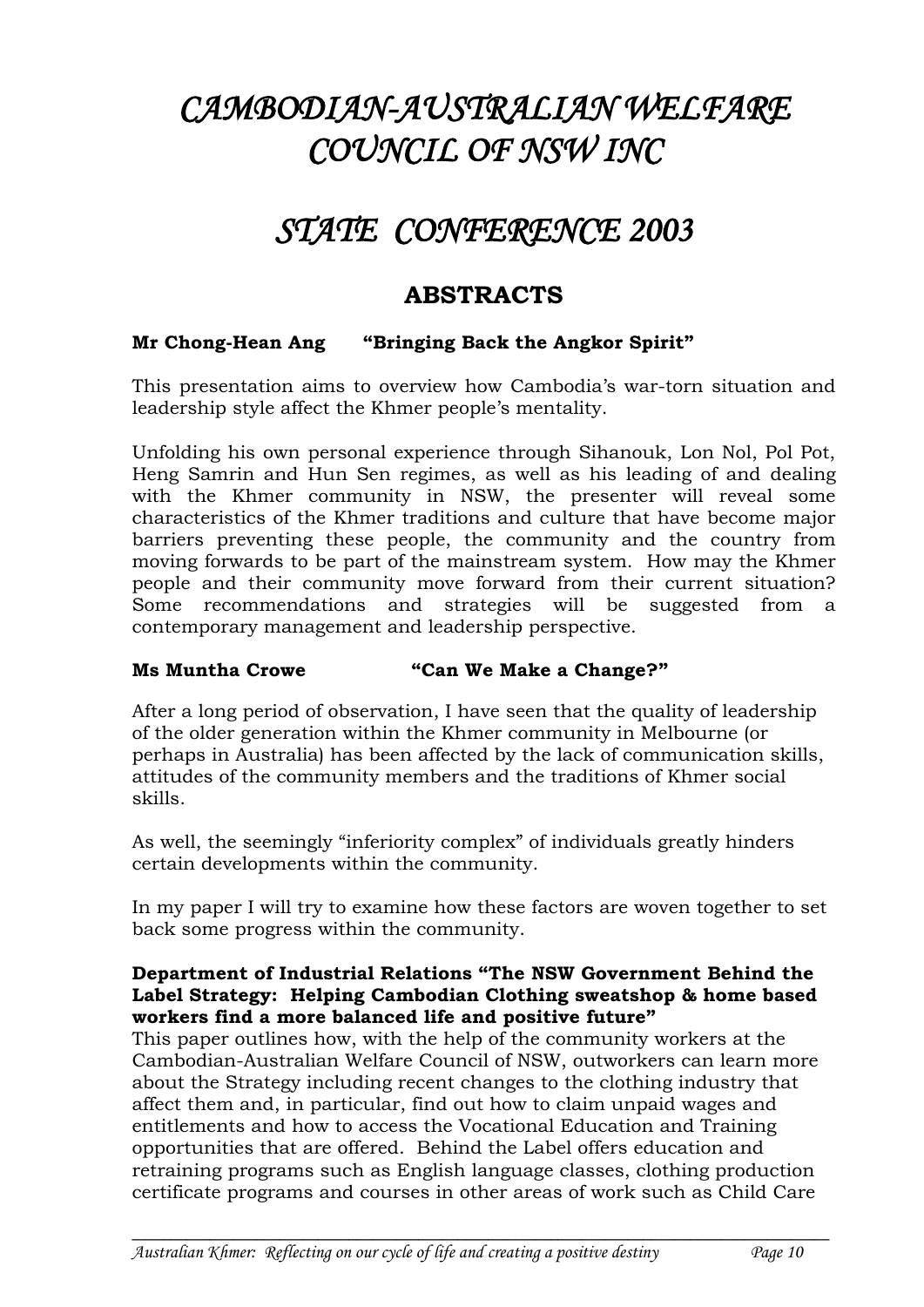and Welfare Studies that are designed and supported especially for outworkers to access. This innovative strategy sees the NSW Government at the forefront of national debate and action concerning the protection of outworkers in the clothing industry. Behind the Label offers the possibility of a bright and balanced future for those in the NSW Cambodian community who are willing to reach out and participate.

#### **Mr Kerry Murphy "Would you believe…Facing Reality"**

Working with a number of Cambodian clients who are attempting to sponsor relatives from Cambodia or with those who have been rejected and need to go to the MRT or AAT. There are some common features why cases are refused. I would like to reflect on these features why cases fail and make some positive suggestions how workers and community leaders can advise people in order to break this cycle and change these habits to obtain better migration outcomes.

#### **Ms Elisabeth Pickering "Khmer Kids: Youth Of Today, Leaders Of Tomorrow"**

This paper draws on many years of experience working with Khmer students and their families in the Cabramatta and Fairfield areas.

The paper will consider some current issues facing Khmer young people, and will offer some ideas and strategies to assist young people in moving towards a positive future.

Video material and other examples from Cabramatta High School will be presented to illustrate ways in which schools can play an important part in strengthening community, promoting healing and cultivating leadership.

#### **Dr. Eileen Pittaway "Report on the experiences of older Khmer settlers"**

There is some research evidence about the experiences of older refugees and migrants in relation to a range of countries either of origin or of settlement. However, almost all the relatively small body of work on older refugees and migrants focuses on the experiences of central Europeans in the middle to late twentieth century. Little is known about older refugees from other backgrounds despite the global numbers of displaced people continuing grown in recent decades. Little research has been undertaken in Australia on older refugees, despite there having been successive groups of refugees accepted in recent decades. This project is an exploratory qualitative study of older refugees settled in metropolitan New South Wales, using a focus group method. Community workers were also interviewed about the needs of older refugees. This paper presents findings from the project, looking particularly at the experience of **older Khmer refugees and migrants** settling in Australia, formal assistance provided and the response of the wider Australian society. Within this experience some consideration is given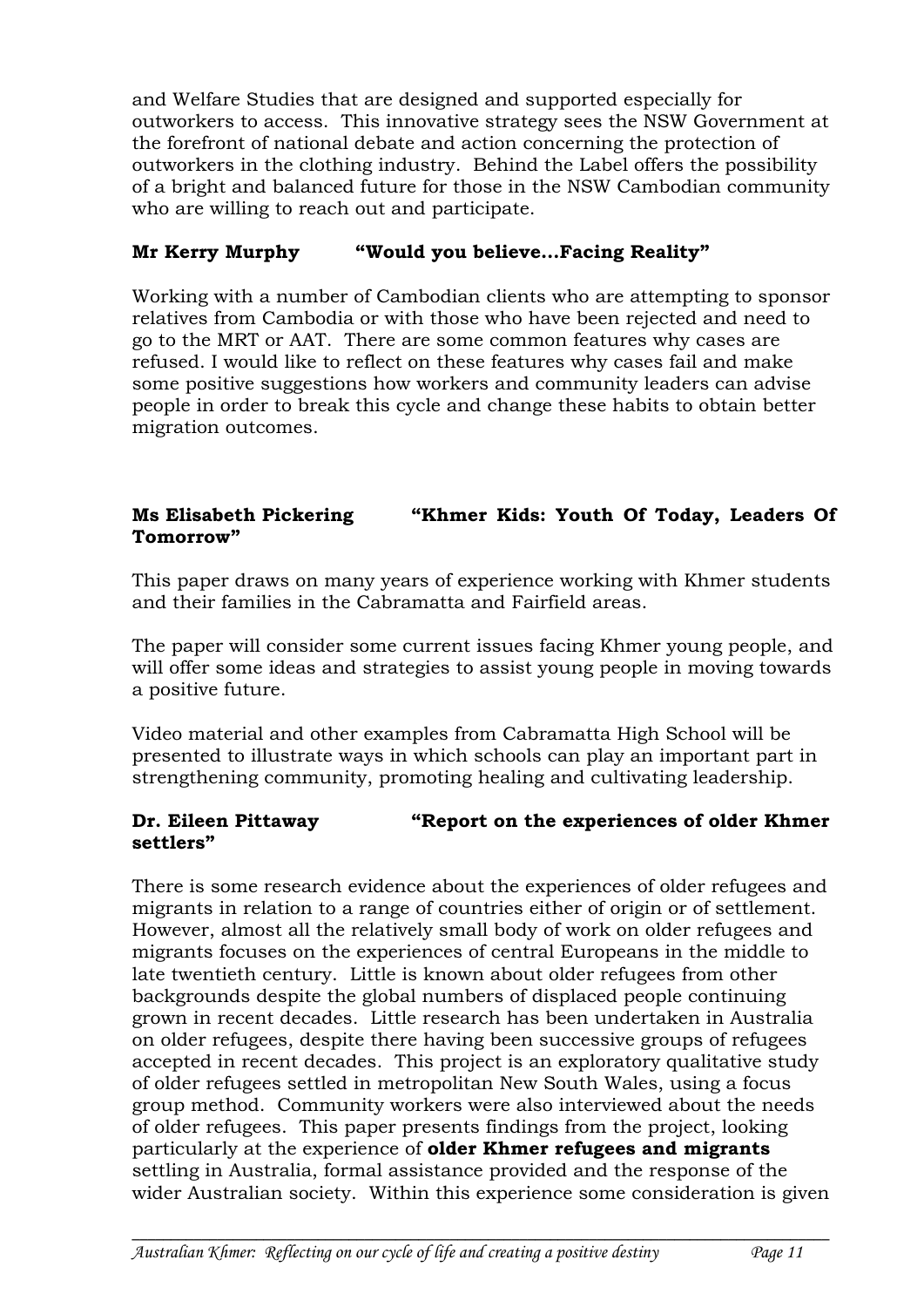to the impact of trauma on refugees' perceptions of later life. Preliminary conclusions examine potential implications for practice and policy in responding to older refugees.

#### **Ms Marlene Henry and Ms Nola Randall-Mohk "Spot the Leader - What does the Khmer community recognise as leadership?"**

People working in the welfare sector providing services to groups within their sphere of influence need to have an understanding of the paradigms of leadership held by those receiving the service. This may be organisations in their development, or individuals who contribute to the organisations. If there needs to be a paradigm shift in order to operate successfully within the wider Australian community, what needs to happen?

This paper will look at the history of leadership, expectations of what leadership means to various organisations and authorities, and how this impacts on the wider Khmer community in Australia today.

#### **Dr Thong Thel "Creating a positive future by ways of understanding life and the process of Karma"**

This paper is focused on three main themes of understanding life in Buddhism, the working process of Karma, and how to shape one's own future. Different culture and belief provide different definitions and meaning to life although they have a common ground, happiness in this life and the life after. As a first step, it is better to limit the scope and meaning given to life by providing two aspects of life according to western concepts and Buddhism. It involves the definition of life by Bertrand Russell and life according to Buddhism. The second step is to present roots of problems of life based on George Carlin's wisdom and the teaching of the Buddha about the three main causes of problems of human existence. Buddhist principles of good livelihood and Gandhian decent ways of life form the third step. The last step is suggestions of remedies to the problems or ways of creating a positive future for human beings based on Buddhism and Gandhian philosophy of life.

#### **Mr Paul VanRyke"Developing Communities, Developing Needs"**

Paul will present the findings of the 2003 Khmer communities' needs assessment to date. A profile drawn from the 2001 census will explore the particular demographic nature of the communities as compared with the general Australian population and has a few surprises in store. He will also present the findings from his extensive consultation with members of the community through a series of focus groups which reveal more similarities than perhaps is expected in the concerns of various parts of the community. Parenting and family relationships are central to the concerns emerging, and the findings explore the factors that impact on these. Finally he will suggest some areas that the community may want to pursue to address the concerns raised.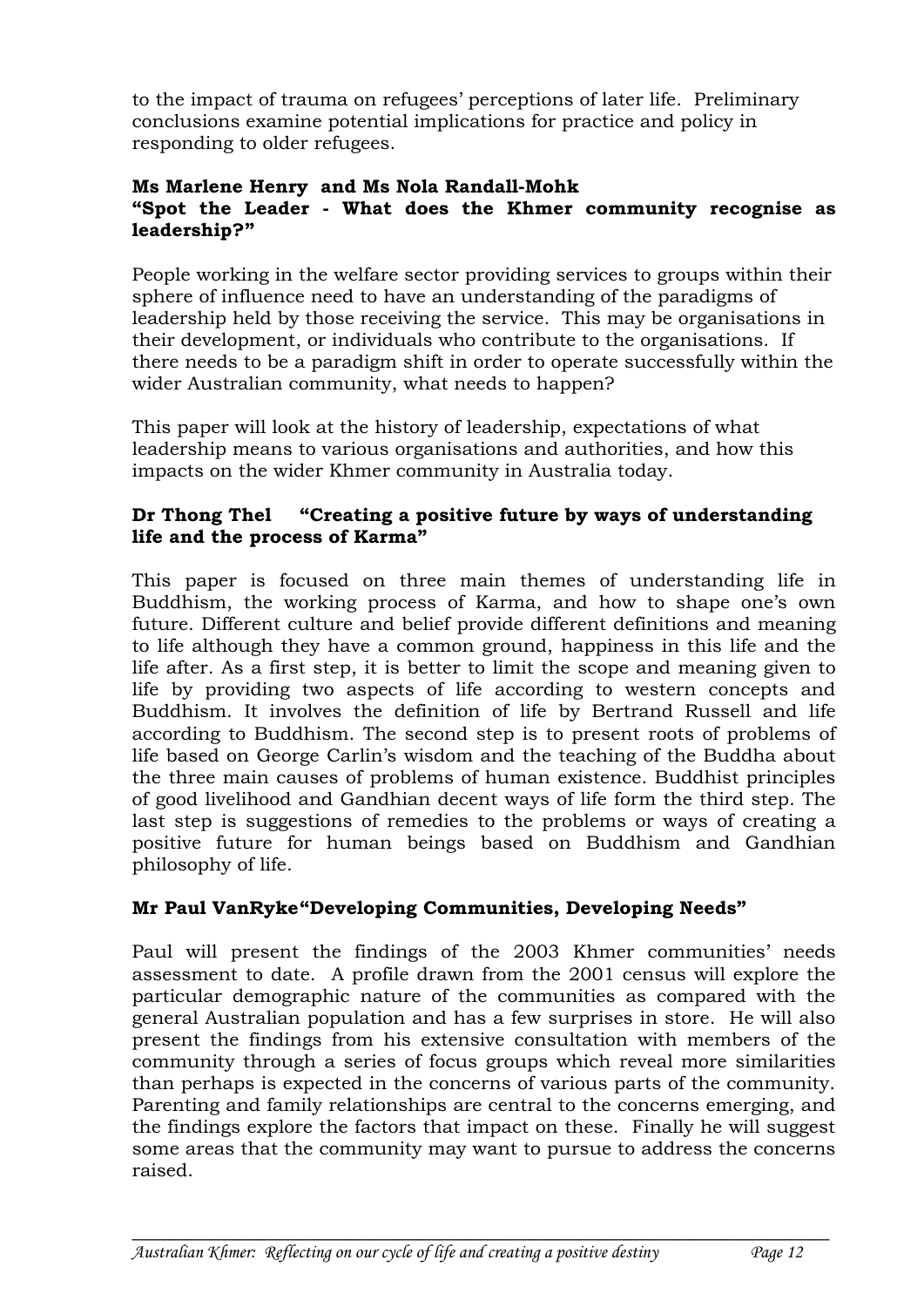# *CAMBODIAN-AUSTRALIAN WELFARE COUNCIL OF NSW INC*

## *STATE CONFERENCE 2003*

## **PROCEEDINGS**

## **Ms Diana Giese – MC**

**Welcome** – *Mr Chong-Hean Ang,*  Chairperson

**Aboriginal Welcome** - *Mr Merv Donovan,* Gumbaingerr Aboriginal Nation

#### **Keynote Address "Putting the Heart Back into the Cambodian People"**

Professor *Maurice Eisenbruch* Director, Centre for Multicultural Health, University of New South Wales

## "**Khmer kids: Youth of today, leaders of tomorrow"**

*Ms Elisabeth Pickering* School Counsellor / Psychologist, Department of Education

### **"Can We Make a Change?"**

*Ms Muntha Crowe* Khmer Service, Radio Australia, ABC.

### **Question time**

### **Morning Tea**

### **Performance**

*Mr Soth Tek* Cambodian Traditional Musician

## **"Would you believe… facing reality"**

*Mr Kerry Murphy* Associate Solicitor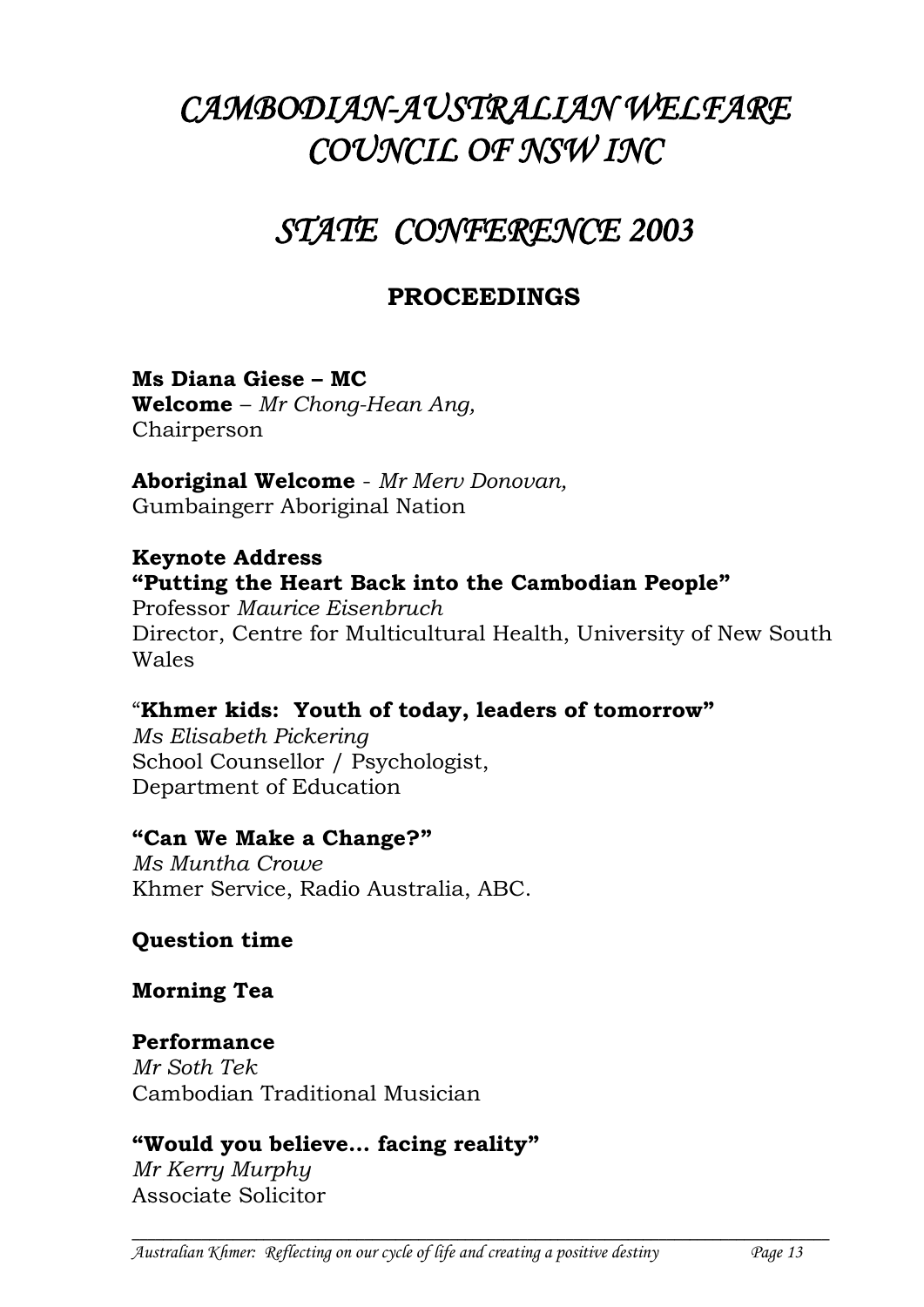Craddock Murray Neumann

## "**Developing Communities, Developing Needs"**

*Mr Paul VanRyke* Researcher

## **Questions**

### **Lunch - Cambodian**

*Newam Trosok (Cucumber Salad) Mee soouh sut mwun (bean thread salad with chicken) Mee Bomporng (Vegetarian noodles with torfu, tomato, mixed sauce) Sweet biscuits and fruit Tea and coffee*

## **"Bringing Back the Angkor Spirit"**

*Mr Chong-Hean Ang* Senior Manager of South Western Sydney Region UnitingCare Burnside

## **"Spot the Leader"**

What does the Khmer community recognise as leadership?" *Ms Marlene Henry* Multicultural Access Project Worker Fairfield City Council and *Ms Nola Randall-Mohk* Outreach & International Student Co-ordinator Granville College of TAFE

## **Afternoon Tea**

## **Panel Discussion – Chaired by Di Murray Acting Institute Director, SWS Institute of TAFE**

*Dept of Industrial Relations –* The NSW Government Behind the Label Strategy: Helping Cambodian clothing sweatshop & home based workers find a more balanced life and positive future"

*Dr Eileen Pittaway* Research on Khmer Elderly

### *Dr Thel Thong*

(Creating a positive future by ways of understanding life and the process of Karma)

**\_\_\_\_\_\_\_\_\_\_\_\_\_\_\_\_\_\_\_\_\_\_\_\_\_\_\_\_\_\_\_\_\_\_\_\_\_\_\_\_\_\_\_\_\_\_\_\_\_\_\_\_\_\_\_\_\_\_\_\_\_\_\_\_\_\_\_\_\_\_\_\_\_\_\_\_\_\_\_\_\_\_\_\_\_\_\_\_\_\_**

## **Collect Issue Cards and Evaluations**